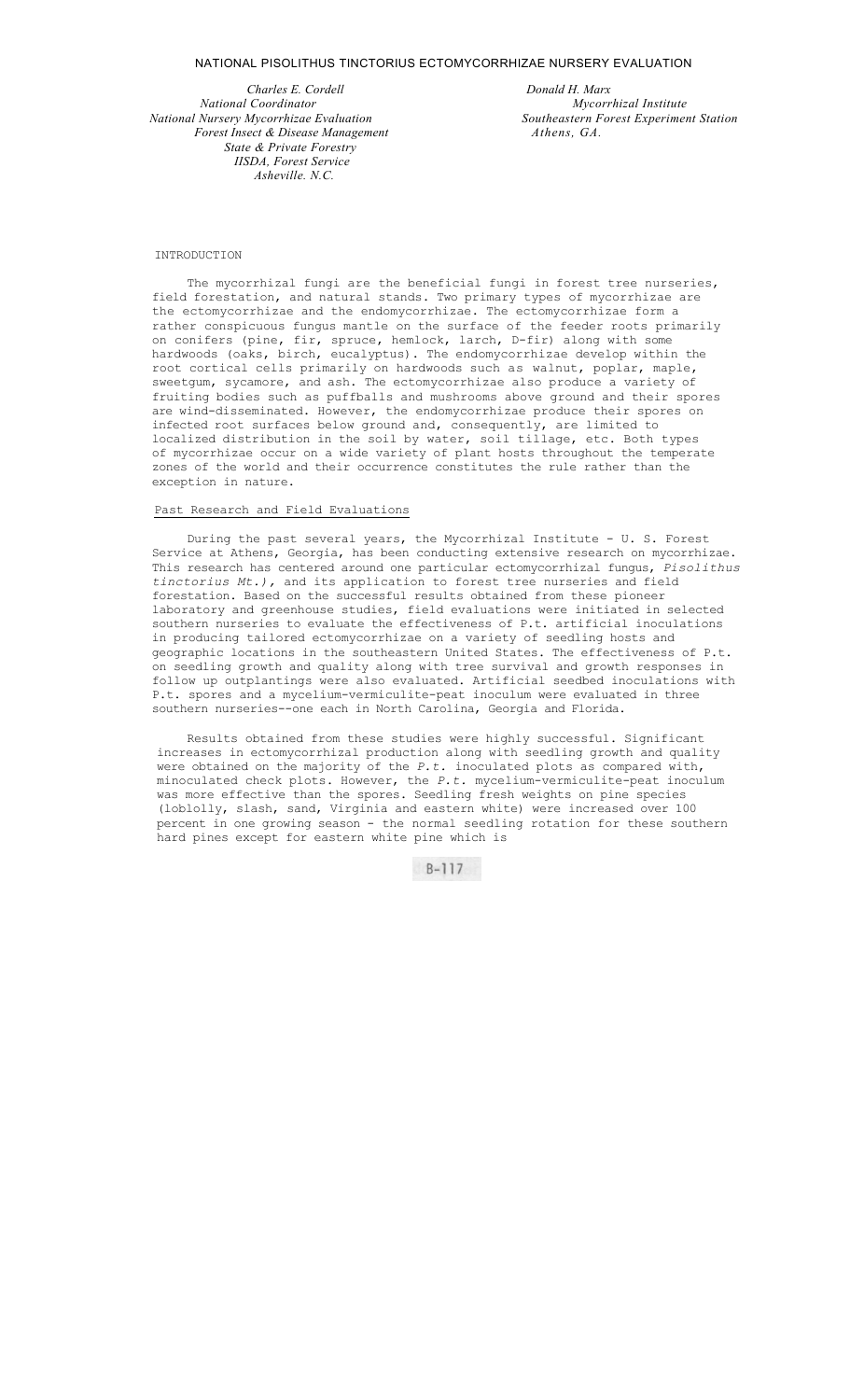2 years. The common indigenous ectomycorrhizal fungus, Thelephora terrestris, produced abundant mycorrhizae (50+ percent) on the uninoculated plots. This mycorrhizal fungus accounts for 75+ percent of the ectomycorrhizae on pine seedling roots in southern nurseries. Followup field outplantings were established in North Carolina and Florida to determine the effects of different P.t. ectomycorrhizae levels on tree survival and growth. Significant increases in plot volume (tree survival X ht. X basal diameter $^2$ ) have been realized on two sites each in North Carolina and Florida after 4 years in the field. An average increase in plot volume of 36 percent has been obtained on plots planted with seedlings inoculated with P.t. mycelium in the nursery as compared with the check plots planted with uninoculated (natural *T. terrestris* inoculated) seedlings.

# National P. t. Ectomycorrhizae Nursery Evaluation - 1977

Following these results, Abbott Laboratories in Chicago, Illinois, became very interested in the commercial production and practical application of *P.t.* for forest tree nurseries and field forestation. Subsequently, a National *P.t.*  ectomycorrhizae nursery evaluation was initiated in the spring of 1977. This is a cooperative evaluation between the Mycorrhizal Institute - Athens, Georgia; FI&DM, SA/S&PF, Atlanta, Georgia; Abbott Laboratories - Chicago, Illinois; and various state and industry agencies. The 1977 evaluation was conducted in 17 nurseries in 15 states from Virginia to California and involved seven species of pines along with white fir and Fraser fir. The objectives of this evaluation were to compare the effectiveness of P.t..myceliumvermiculite-peat inoculum produced by the Mycorrhizal Institute - Athens, Georgia, with that commercially produced by Abbott Laboratories -

Chicago, Illinois, for mycorrhizae production, seedling growth and quality, and tree survival and growth in tree nurseries and field plantings. Results obtained with the Georgia *P.t.* inoculum were highly successful on all host species in all nurseries (Table 1). Artificial seedbed inoculations with this inoculum source produced an average of 25 percent *P.t.* ectomycorrhizae, increased seedling fresh weights 13 percent, and decreased seedling culls 32 percent on the 7 species of pines in the 17 nurseries. Positive P.t. ectomycorrhizae development was also obtained on the two species of fir but these results are not included in this summary. Results obtained with the Abbott P.t. inoculum (high rate - 150 ml, lft<sup>2</sup> seedbed) were considerably less effective as compared with the Georgia P.t. inoculum (Table 1). Seedbed inoculation with this inoculum source produced an average of 4 percent *P.t.* ectomycorrhizae on the same 7 species of pine in the 17 nurseries. However, there was no difference in seedling fresh weights and very little difference in seedling culls using this inoculum source as compared with the uninoculated check plots. It is significant to note that the Abbott P.t. inoculum did produce some degree of ectomycorrhizae on all the seven pines and two fir species inoculated in the 17 nurseries. Similar comparative results between the Georgia and Abbott P.t. inoculum sources were also obtained in a companion container seedling evaluation conducted in five locations from North Carolina to Oregon. Subsequent discussions with scientists at Abbott Laboratories revealed probable production problems with the initial P.t inoculum batches in 1977. These problems have since been identified and, hopefully corrected.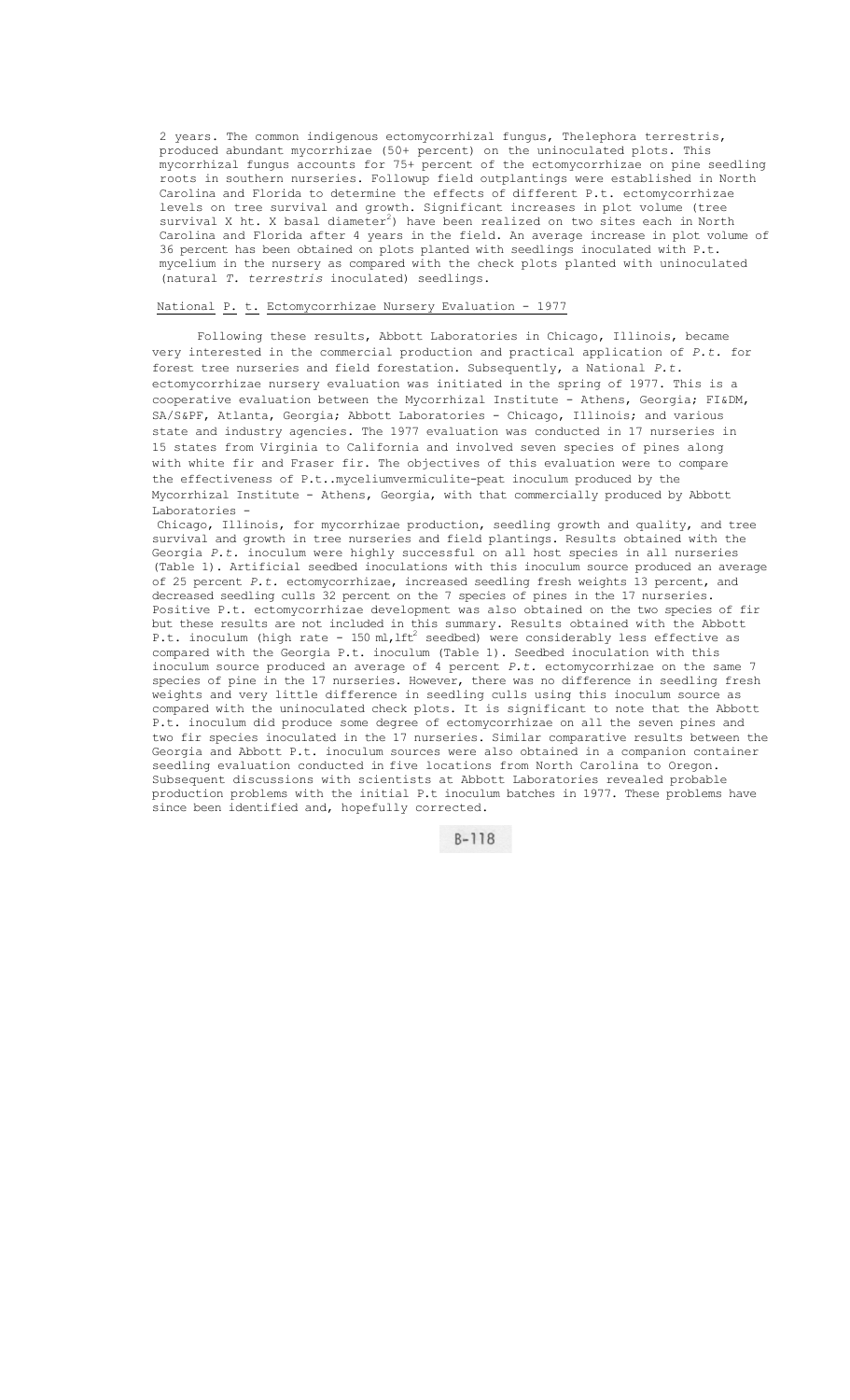| Top<br>12.2<br>10.8<br>10.8 | Roots<br>4.8<br>4.2<br>4.2 | Total<br>17.0<br>15.0<br>15.0 | Pt<br>25<br>4<br>$\overline{3}$ | Other<br>12<br>26 | Total<br>37<br>30 | with Pt<br>93<br>26 | seedlings<br>16.1<br>23.3 | fruit bodies<br>43<br>12 |
|-----------------------------|----------------------------|-------------------------------|---------------------------------|-------------------|-------------------|---------------------|---------------------------|--------------------------|
|                             |                            |                               |                                 |                   |                   |                     |                           |                          |
|                             |                            |                               |                                 |                   |                   |                     |                           |                          |
|                             |                            |                               |                                 |                   |                   |                     |                           |                          |
|                             |                            |                               |                                 | 27                | 30                | 23                  | 22.0                      | 3                        |
| 10.5                        | 4.1                        | 14.6                          | 3                               | 29                | 32                | 19                  | 23.7                      | 8                        |
| 10.8                        | 4.2                        | 15.0                          | $\leq$ 1                        | 30                | 30                | 3                   | 23.7                      |                          |
|                             |                            |                               |                                 |                   |                   |                     |                           |                          |
|                             |                            |                               |                                 |                   |                   |                     |                           |                          |
|                             | 13.0                       | 14.3                          | 13.3                            |                   | N.A.<br>N.A.      | 23                  | N.A.                      | 32.1                     |

TABLE 1. Overall summary of 1977 test in 17 nurseries (1-0) using laboratory (Ga) and Abbott (Abb) produced<br>vegetative inoculum of Pisolithus tinctorius (Pt) to form ectomycorrhizae on seven suecies of nine.

- 
-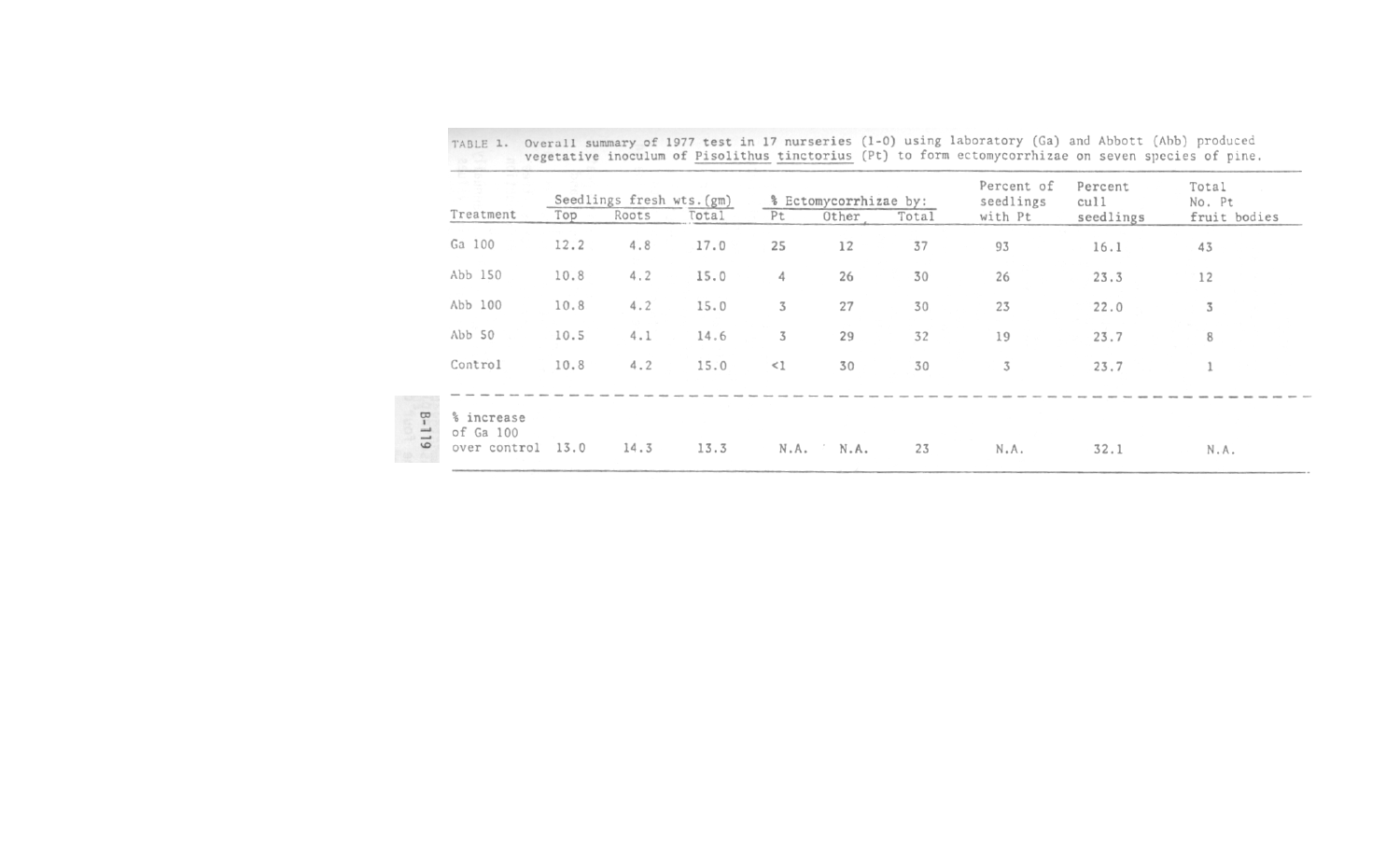### Expanded National P.t. Ectomycorrhizae Nursery Evaluation - 1978

In 1978, the National *P.t.* mycorrhizae nursery evaluation was expanded to include 33 bare-root forest tree nurseries in 28 states from Delaware to Florida and Oregon. Seedling species involved include 11 species of pines along with two varieties of Douglas-fir and Fraser fir. The evaluation objectives are the same as for the 1977 evaluation - comparison of Georgia and Abbott P.t. inoculum effectiveness for mycorrhizae feeder root formation, seedling growth and quality, and tree survival and growth in nursery seedbeds and field plantings. As in previous nursery seedbed evaluations, randomly selected seedbed plots were inoculated with either the Georgia or Abbott *P.t.* myceliumvermiculite-peat inoculum immediately prior to planting. The dried inoculum mixture (approximately 12 percent moisture content) was sprinkled evenly on 4 X 4 ft (16 ft ) plots at four dosage rates - Georgia - 100 ml./ft  $^{2}$ , Abbott - 200, 100, 5n ml./ft2. The inoculum was then chopped into the upper 3-4 inch soil surface with a garden tool. Each of the five treatments - four P.t. treatments and one check - were replicated five times in a randomized 5-block design. Following the inoculation, conventional seeding, mulching and all other nursery cultural practices were maintained as usual. The nursery phase of this evaluation is scheduled for 1 to 3 years, depending on the rotation length of the seedling host species. Followup field outplantings are also scheduled for 5-years duration to compare the relative effectiveness of various degrees of Abbott and Georgia *P.t.* mycorrhizae feeder root formation on tree survival and growth. A companion container seedling study, also using the Abbott and Georgia *P.t.* inoculum, with similar objectives and followup outplantings is also being conducted in eight states (including Hawaii) and Canada during 1978.

#### Summary and Conclusions

- 1. The ectomycorrhizal fungus, *PisoZithus tinctorius* can be successfully artificially inoculated into nursery seedbeds and greenhouse containers on a wide variety of conifer (pines, firs, spruce, D-fir) and some hardwood (oaks) species and in a wide geographic range within the United States. The Georgia *P.t.* inoculum has produced 20 percent or more *P.t.* ectomycorrhizae on the feeder roots of bare-root Fraser fir in western North Carolina, several species of pine throughout the south, and ponderosa pine at Placerville, California, along with container-grown jack pine in Maine and Canada, several species of pine in Nebraska, and longleaf pine in Louisiana and Georgia.
- 2. Artificial inoculations with the Georgia *P.t.* mycelium-vermiculite-peat inoculum has resulted in significant increases in seedling growth and quality (fresh weights) in nursery seedbeds along with significant increases in tree survival and growth in field plantings. These results suggest significant potential economic benefits to forest tree nurseries and field forestation. For example, the 32 percent reduction in cull seedlings obtained in the 17 nurseries during 1977 would result in the production of 85 million more plantable seedlings annually in the present 55 southern nurseries. Based on present seedling values (\$12/M), this represents an annual seedling monetary benefit of \$1,020,000. The 36 percent increase in plot volume realized on the Georgia P.t. treatment plots on the four outplantwng sites in North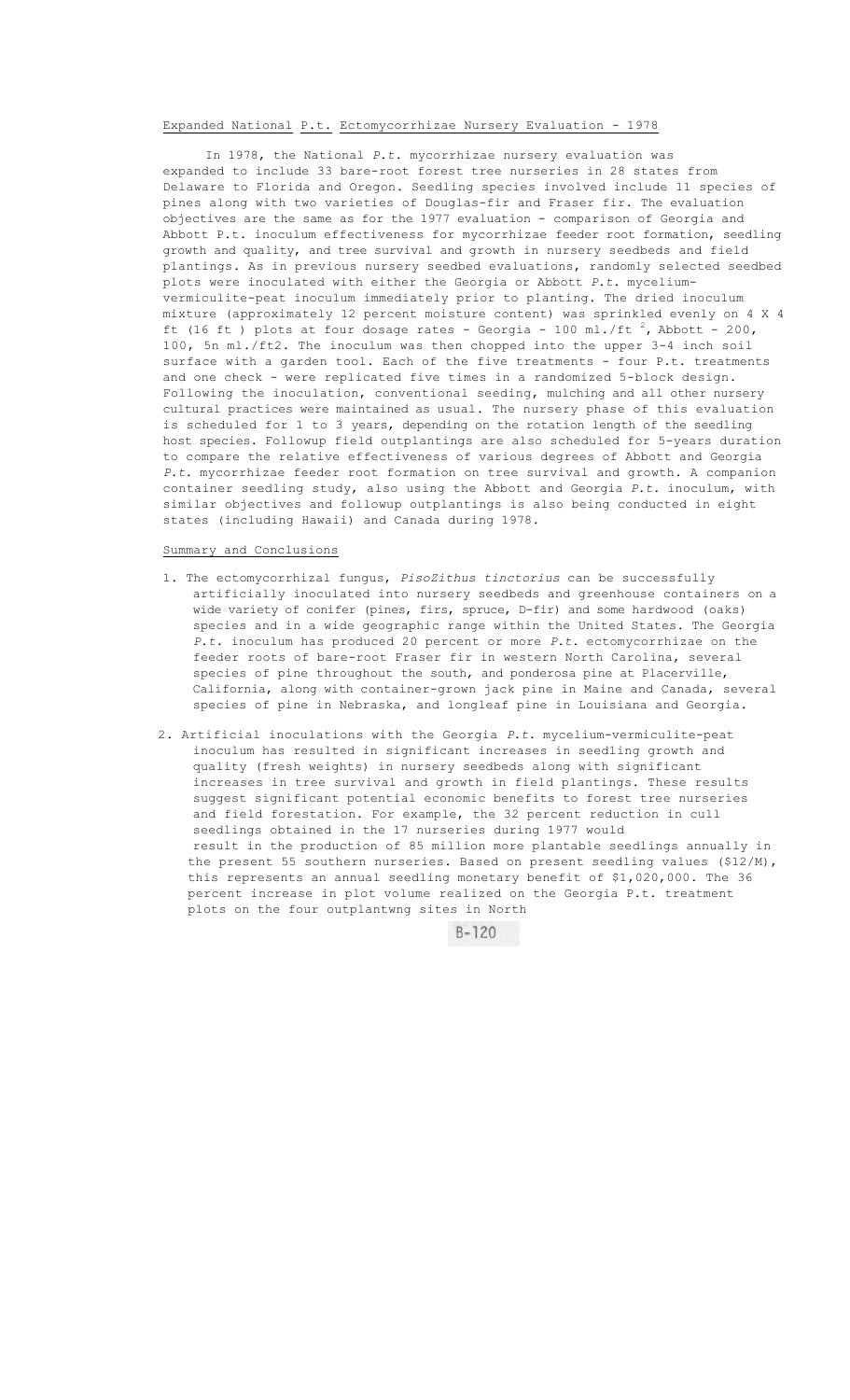Carolina and Florida after 4 years in the field represents a considerably larger potential benefit to field forestation. This increase **in** plot volume represents a pote9tial annual increase of 13.5 million cords (1.2 billion ft ) in pine wood volume in 13 southern states from Virginia to Texas. Based on present round wood values, this represents an annual potential increase in southern pine wood volume values of \$270,000,000.

- 3. Although the results obtained with the Abbott P.t. inoculum were considerably less successful than those with the Georgia P.t. inoculum in 1977, the production of some P.t. mycorrhizae in practically all the nurseries inoculated with this commercially produced inoculum is highly significant and gratifying. Preliminary mid-season examinations of the 1978 nursery studies show the Abbott P.t. inoculum to be comparable to the Georgia *P.t.* inoculum in producing ectomycorrhizae on several species of pine in southern and central states bare-root nurseries. Results obtained from the 1978 container seedling evaluation also show the Abbott P.t. inoculum as comparable to the Georgia P.t. inoculum in the production of P.t. mycorrhizae on a variety of seedling hosts from such diverse locations as Canada, Maine, Nebraska, and Louisiana. Over 15 percent *P.t.* ectomycorrhizae have been produced by the Abbott inoculum on shortleaf pine in Louisiana, bur oak in North Dakota, Austrian, Ponderosa, and Scots pine in Nebraska, and on jack pine in Canada and Maine.
- 4. Consequently, those of us who have been working on this project for the past several years are now becoming very optimistic concerning the practical application of the *P.t.* ectomycorrhizal fungus to nursery and container-grown conifer seedlings for the production of "tailored" seedling products. The "tailored" seedling product may have a variety of forestry-related uses such as adverse site forestation, windbreaks or shelter belts, seed production areas, and Christmas trees along with increased timber volumes. Abbott Laboratories shares this optimism with us and has allocated a considerable effort in technology development and financial expenditure for the commercial production of this mycorrhizal fungus product. Barring unforeseen problems, Abbott anticipates the commercial availability of the P.t. inoculum in 2-3 years.
- 5. Future followup evaluations are being planned by FI&DM S&PF, U. S. Forest Service concerning the practical inoculation of bare-root nursery seedbeds utilizing a modification of conventional seeding or mulching equipment.
- 6. Meanwhile, the Mycorrhizal Institute along with Abbott Laboratories are continuing and expanding their cooperative efforts with various Federal, State, Industry, and University agencies in widespread locations throughout the United States along with several foreign countries concerning the research, development, and application of other suitable ecto- and endomycorrhizal fungi in both bare-root and container nurseries. The Mycorrhizal Institute has recently expanded its research and development effort concerning the endomycorrhizae on hardwoods.